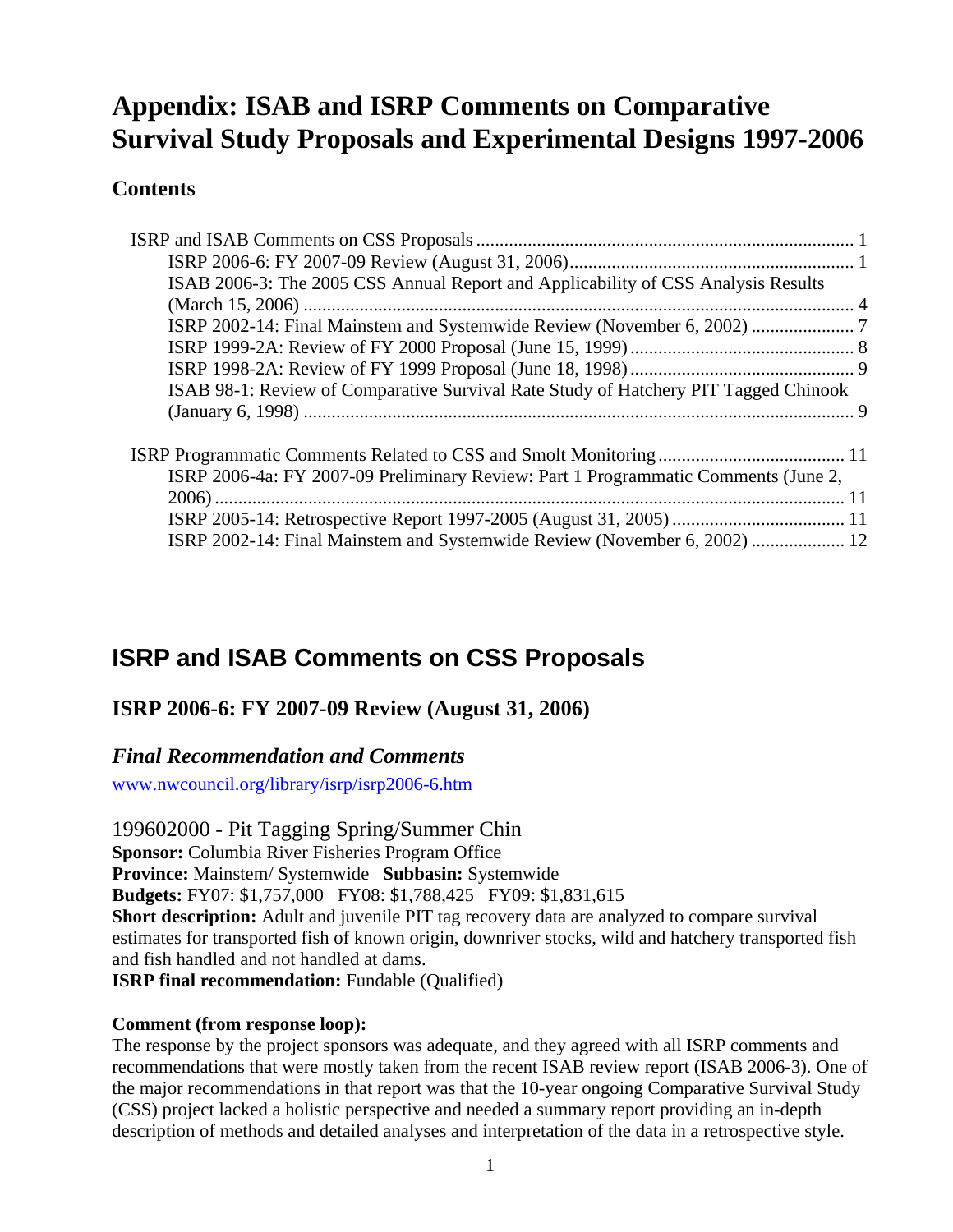The CSS project responded that they would produce such a report in 2007. As most of the comments and recommendations in this review will be addressed in that report, it is critical that the ISRP/ISAB be involved in review of that report when it is released.

The ISRP agreed with critics who express concern that two downriver sites (Carson Hatchery and John Day River) are probably insufficient to give accurate upriver-downriver comparisons of SARs. This concern is bolstered by the variability among upriver hatcheries shown by the CSS data. For this upriver-downriver comparison to be generally accepted, it seems prudent to add more downriver sites in the future. In response, the CSS will add another downriver site in the Warms Springs River for wild Chinook tagging for 2007 to complement the ongoing tagging in the John Day River. This is a positive action, however, additional downriver hatchery sites are even more important to add because at this time, five upriver hatcheries are being used as tagging sites and only one downriver. There needs to be better hatchery to hatchery comparisons, and adding several lower river hatcheries which show a range in return rates will provide a more realistic comparison in survival rates.

If additional downriver tagging sites are to be added to the CSS, the project sponsors indicate that more funding must be made available, and the ISRP agrees that the budget will need to be adjusted accordingly.

Reporting of results by the project has been good with Annual Reports to BPA for each year of the project. There is potential for production of peer reviewed papers considering project results and this should be considered in the near future.

### *Preliminary Recommendation and Comments (June 2, 2006)*

[www.nwcouncil.org/library/isrp/isrp2006-4.htm](http://www.nwcouncil.org/library/isrp/isrp2006-4.htm) 

199602000 - Pit Tagging Spring/Summer Chin **Sponsor:** Columbia River Fisheries Program Office **Province:** Mainstem/Systemwide **Subbasin:** Systemwide **Budgets:** FY07: \$1,757,000 FY08: \$1,788,425 FY09: \$1,831,615 **Short description:** Adult and juvenile PIT tag recovery data are analyzed to compare survival estimates for transported fish of known origin, downriver stocks, wild and hatchery transported fish and fish handled and not handled at dams. **Recommendation:** Response requested

In general, this is a supportable proposal but a response is needed to address issues raised in the ISAB's recent report: Review of the 2005 Comparative Survival Studies' (CSS) Annual Report and Applicability of Comparative Survival Studies' Analysis Results. See www.nwcouncil.org/library/isab/isab2006-3.htm.

Specifically, the proponents should respond to the following selected recommendations from the ISAB report (which was issued after this proposal was submitted):

1) It has been ten years since the CSS was initiated. The report that the ISAB reviewed was the latest in a series of annual progress reports, and thus lacking a holistic perspective. The ISAB recommends that the CSS produce a ten-year summary report providing an in-depth description of methods and detailed analyses and interpretation of the data in a retrospective style.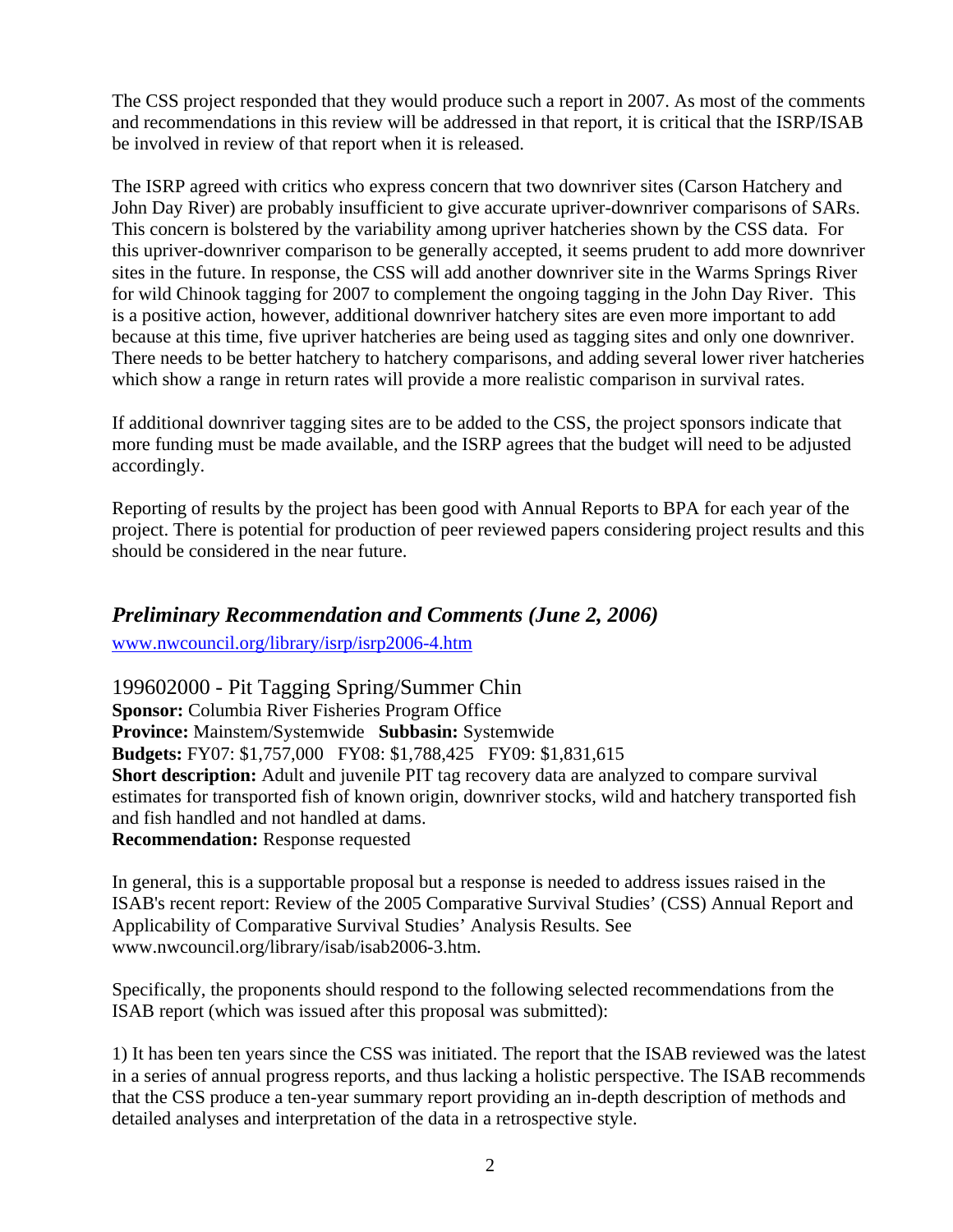2) The CSS needs to more effectively present the methodologies used in their analyses (in this proposal as well as their annual report), so the criticism of complicated and convoluted formulas can be avoided. The scattered explanations in several annual progress reports could be consolidated in the ten-year summary recommended above.

3) The ISAB agrees with critics who express concern that two downriver sites (Carson Hatchery and John Day River) are probably insufficient to give accurate upriver-downriver comparisons of SARs. This concern is bolstered by the variability among upriver hatcheries shown by the CSS data. For this upriver-downriver comparison to be generally accepted, it seems prudent to add more downriver sites in the future.

4) Data on size of all PIT-tagged fish from hatcheries and other release sites should be included in the report in much greater detail. Size at release may be a significant factor in differential SARs. The ISAB recommends including a specific section in the report focusing on the potential effects of size at release on survival of all PIT-tagged fish.

5) Assumptions inherent in the analyses should be specifically tested, with continued vigilance toward avoiding bias.

6) Pre-assigning the intended routes of passage at the time of release into in-river and transport groups would greatly simplify calculation of SARs and eliminate much criticism of current methods that are unnecessarily complex. This modification to the study design is scheduled for implementation in 2007 (according to the 2005 Annual Report but this change in protocol should be indicated in the proposal).

7) Analyses could emphasize more diverse metrics of differential survival, thus avoiding the criticism that the project staff focuses mainly on contentious issues such as the relative survival of transported and in-river migrants (T/C ratios) and differential delayed mortality between transported and in-river migrants (D). Passage routes, numbers of dams bypassed, distance from ocean, different hatchery practices, and other features have been explored beyond the issue of transportation.

#### Other comments:

A timeline with years (1996 - current) should be included within the background section to improve the proposal. Details in this section are sparse and references are lacking. The proponents either assume that the reviewers know all the background and justification for this project or decided not to go through the work needed to provide the details.

The project history section consists of only a few sentences and is lacking sufficient detail to provide project accomplishments and give adequate justification for continued support. For such a longrunning project there have been a number of important accomplishments and completed documents that need to be listed in this section.

Please refer to proposal #s 199102900, 199302900, and 198605000 for examples of proposals for long-running projects that have clearly laid out study designs and protocols, project histories with adequate detail, and strong justification for continued support.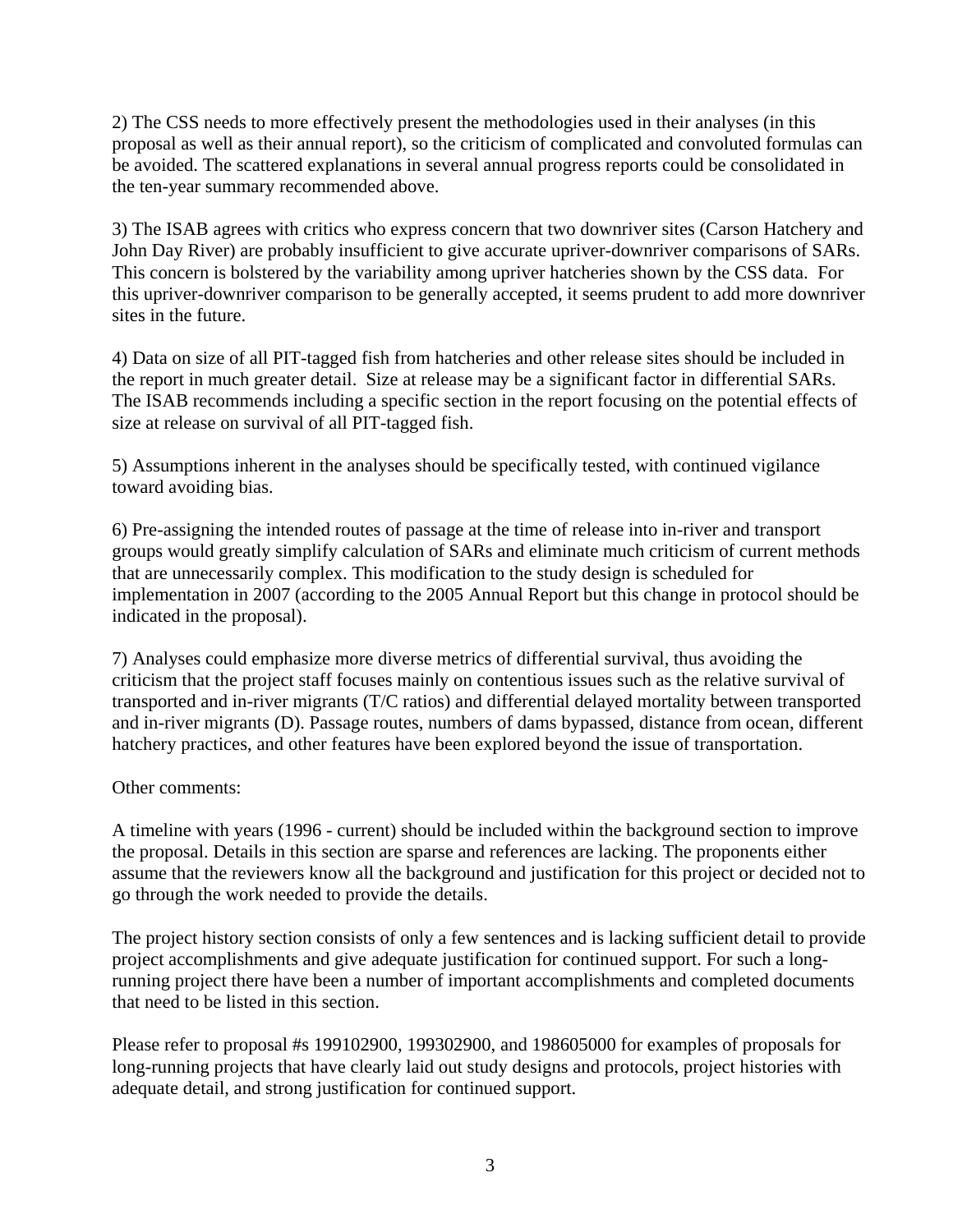## <span id="page-3-0"></span>**ISAB 2006-3: The 2005 CSS Annual Report and Applicability of CSS Analysis Results (March 15, 2006)**

[www.nwcouncil.org/library/isab/isab2006-3.htm](http://www.nwcouncil.org/library/isab/isab2006-3.htm)

## *Executive Summary*

On December 20, 2005, the Council requested that the Independent Scientific Advisory Board (ISAB) review the 2005 Annual Report for the Comparative Survival Study (CSS) prepared by the Fish Passage Center (FPC) and the Comparative Survival Study Oversight Committee, as well as critical comments on the draft of that report by the Bonneville Power Administration (BPA) and NOAA Fisheries. The CSS is a field study, begun in 1996, that addresses important and technically complex issues regarding the survival of PIT-tagged Spring/Summer Chinook and PIT-tagged Summer Steelhead through the Columbia River hydrosystem from juveniles through returning adults. The study focuses on relative survival of fish that traveled downstream as juveniles by alternative routes (e.g., in river, transported, different routes of dam passage, and different numbers of dams passed). The results can have important implications for operation of the hydrosystem to ensure protection and propagation of anadromous salmonids. The Council expressed a desire to aid resolution of disputes over the study by obtaining the ISAB review.

The Council asked that the ISAB assess the overall integrity and scientific soundness of the CSS report and address the following specific questions:

*1. Are the design, implementation, and interpretation of the statistical analyses underpinning the report based on the best available methods? Does the ISAB have suggestions for improving the analyses?* 

*2. What is the applicability of the CSS results, taking into account whatever scientific criticisms of the analyses that the ISAB decides are valid, if any? In other words, what weight should the analyses be given and what qualifiers should be considered when using the analyses for decision-making?* 

The ISAB accepted the assignment on January 12, 2006 and received a briefing on the CSS Annual Report from the study's Principal Investigators on January  $27<sup>th</sup>$ . The ISAB considers that there are two parts to this review: (1) review of the 2005 CSS Annual Report and (2) a determination of the utility of the CSS comparative survival estimates for various management and hydrosystem operational decisions.

The ISAB finds that the CSS is an ambitious, long-term study that is being criticized because its objectives are not yet fully met, despite prodigious efforts in both the field and in complex data analyses. The CSS has used the PIT-tag technology to mark and track individual salmon and steelhead through their smolt-to-adult life stages. Expectations of this mark-recapture technology exceed the results that are practically attainable, and its use is still evolving. The CSS study participants have been major players in this evolution. We find the present annual report to be a further incremental step in the direction of documenting different survival rates of different stocks under different migration conditions. That the present report is not a perfect reconstruction of differential survival histories is largely a result of the current analytical capabilities and available sample sizes. The deficiencies seem to be highlighted in some aspects because of experimental design and analytical approaches taken by the authors. The ISRP comment from their 2002 review still applies that "the formulas [used to compute relative survival rates] are complicated, convoluted, and in general, very unsatisfactory from a statistical point of view."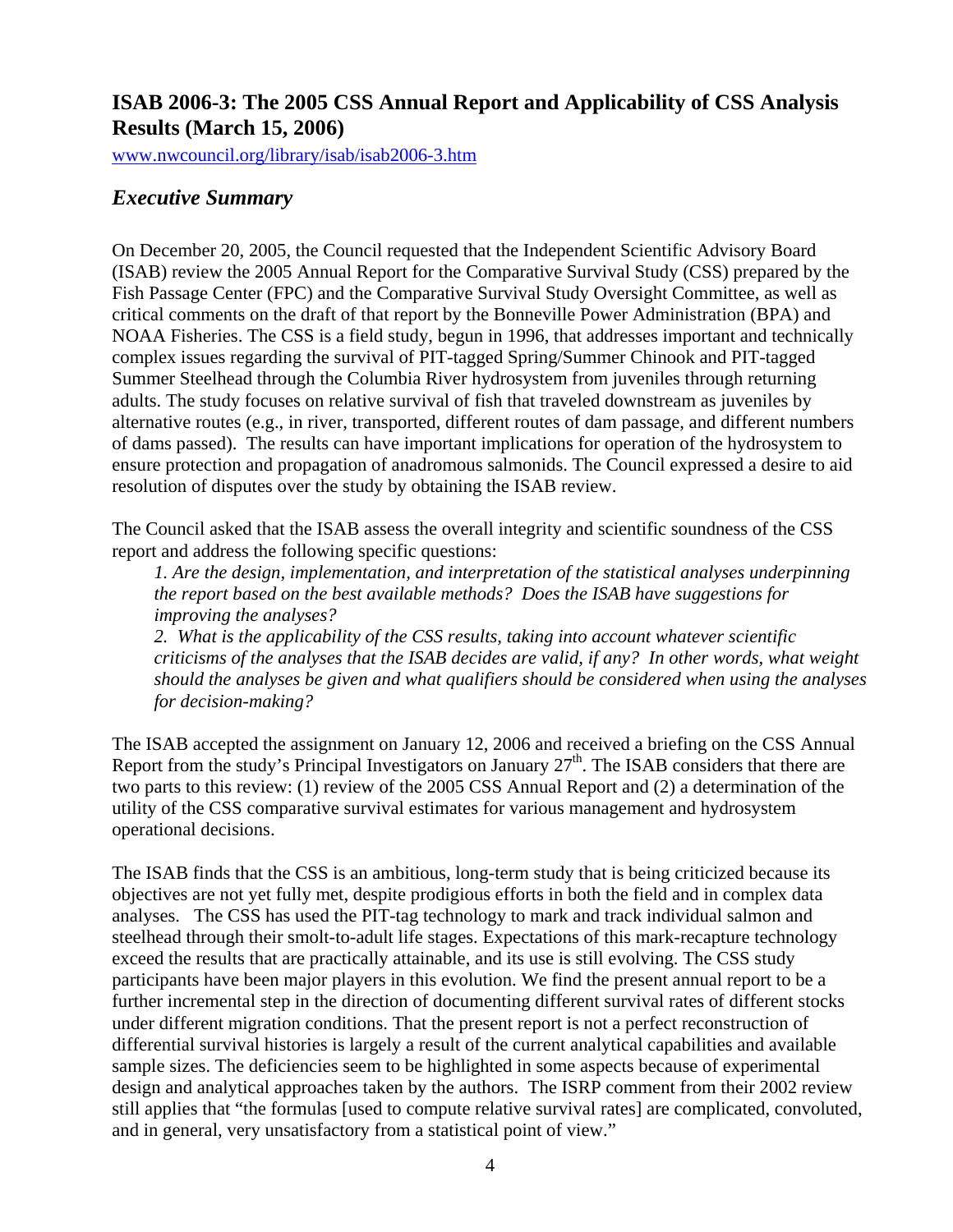#### **Specific Responses to the Council's Questions**

*1. Are the design, implementation, and interpretation of the statistical analyses underpinning the report based on the best available methods? Does the ISAB have suggestions for improving the analyses?* 

All in all, the design, implementation, and interpretation of the *statistical analyses* underpinning the report are very good. Nonetheless, there are broader concerns over the design of the study such as sample size, sampling sites, time periods for analyses, and other features. Improvements can be made, and our recommendations follow.

Since the region is unwilling to conduct the manipulative experiments in the hydrosystem that the ISAB and ISRP have recommended for many years, the CSS is doing the next best thing. That is, the study is following as many fish through their life cycle as possible, calculating the survival, and comparing outcomes.

*2. What is the applicability of the CSS results, taking into account whatever scientific criticisms of the analyses that the ISAB decides are valid, if any? In other words, what weight should the analyses be given and what qualifiers should be considered when using the analyses for decisionmaking?* 

The ISAB believes the Council should view the CSS as a good, long-term monitoring program, the results of which should be viewed with increasing confidence as years pass. Under scrutiny from periodic peer reviews and agency comments, the methods should improve and the results become ever more valuable. The project is definitely worthy of Council support.

The Council's question is difficult to answer with the present annual progress report. The project needs a synthesis report that clearly describes the analytical methods and summarizes the project results in a holistic way for its decade of effort.

The ISAB recognizes a disconnect between the present status of results and much of the decisionmaking that takes place regarding hydrosystem operations and fish protection. Although the project is making good progress at addressing such issues as the value of transportation and the relative survival from different passage routes, many relationships between survival and specific operational alternatives or environmental features during migration cannot be resolved when data are aggregated simply by year of migration. For this information to be most useful for making management decisions, aggregations of data within years and across years for different operational options and environmental constraints should be pursued. We encourage the project to move in that direction.

The results of the CSS appear to indicate that PIT-tagged fish do not have the same survival rate as untagged fish. This conclusion is not emphasized by the current progress report, but it has major implications for many uses of the PIT-tag technology. Comparisons among PIT-tagged groups of fish are probably appropriate, but extrapolations of the results from PIT-tagged fish to untagged populations should be made with caution.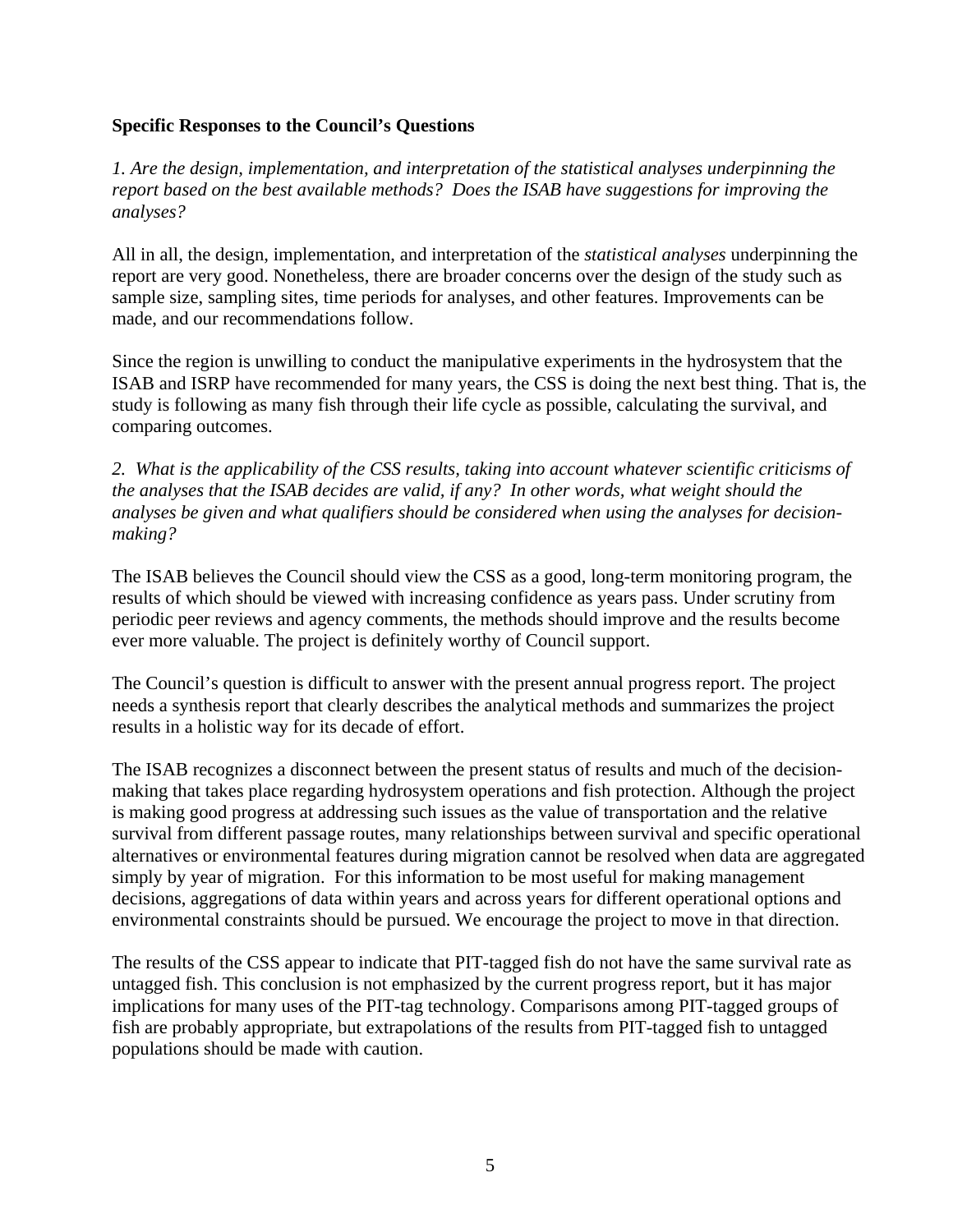#### Recommendations

- It has been ten years since the CSS was initiated. The report the ISAB reviewed was the latest in a series of annual progress reports, and thus lacking a holistic perspective. The ISAB recommends that the CSS produce a ten-year summary report providing an in-depth description of methods and detailed analyses and interpretation of the data in a retrospective style.
- The CSS needs to more effectively present the methodologies used in their analyses so the criticism of complicated and convoluted formulas can be avoided. The scattered explanations in several annual progress reports could be consolidated in the ten-year summary recommended above.
- The ISAB agrees with critics who express concern that two downriver sites (Carson Hatchery and John Day River) are probably insufficient to give accurate upriver-downriver comparisons of SARs. This concern is bolstered by the variability among upriver hatcheries shown by the CSS data. For this upriver-downriver comparison to be generally accepted, it seems prudent to add more downriver sites in the future.
- Data on size of all PIT-tagged fish from hatcheries and other release sites should be included in the report in much greater detail. Size at release may be a significant factor in differential SARs. The ISAB recommends including a specific section in the report focusing on the potential effects of size at release on survival of all PIT-tagged fish.
- Aggregation of data solely by juvenile migration year should be supplemented with analyses that group data on environmental and operational factors that may be amenable to control.
- Assumptions inherent in the analyses should be specifically tested, with continued vigilance toward avoiding bias.
- Pre-assigning the intended routes of passage at the time of release into inriver and transport groups would greatly simplify calculation of SARs and eliminate much criticism of current methods that are unnecessarily complex. This modification to the study design is scheduled for implementation in 2007, but should begin in 2006, if feasible.
- Analyses could emphasize more diverse metrics of differential survival, thus avoiding the criticism that the project staff focuses mainly on contentious issues such as the relative survival of transported and in-river migrants (T/C ratios) and differential delayed mortality between transported and in-river migrants (*D*). Passage routes, numbers of dams bypassed, distance from ocean, different hatchery practices, and other features have been explored beyond the issue of transportation.
- The CSS should be supplemented by funded research into analytical methods that can improve, and hopefully simplify, the mathematical and statistical approaches currently in use. It is not clear from available information whether the problem is that the formulas are unnecessarily complicated, inappropriately specified, or just not well explained (see bullet #2 above).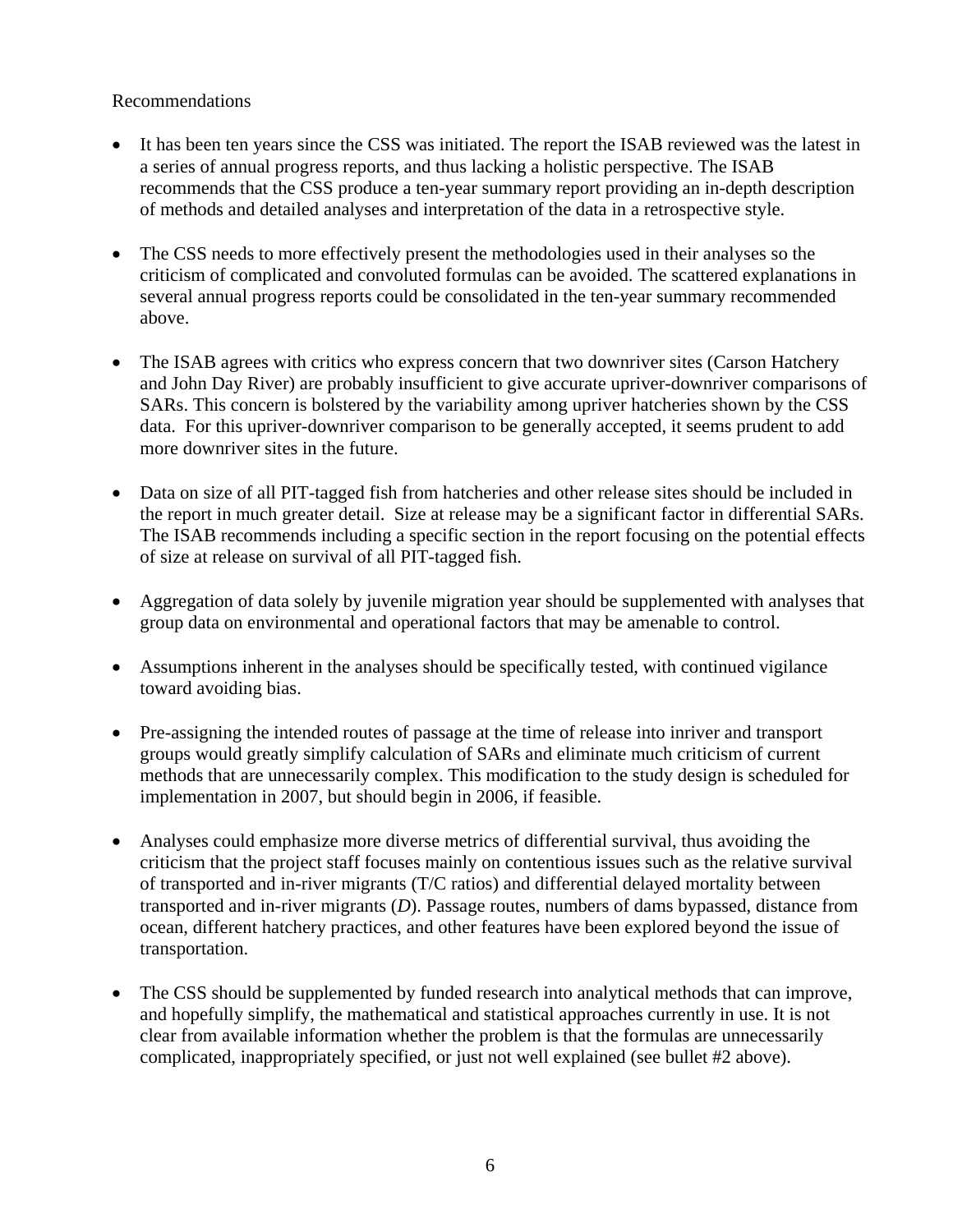<span id="page-6-0"></span>• More attention should be given by the CSS and the region as a whole to the apparent documentation that PIT-tagged fish do not survive as well as untagged fish. This point has major implications for all uses of PIT-tagged fish as surrogates for untagged fish.

## **ISRP 2002-14: Final Mainstem and Systemwide Review (November 6, 2002)**

[www.nwcouncil.org/library/isrp/isrp2002-14.htm](http://www.nwcouncil.org/library/isrp/isrp2002-14.htm) (See pages 62-73 for comments on the set of smolt monitoring projects.)

## **ProjectID: 199602000**

Comparative Survival Rate Study (CSS) of Hatchery Pit Tagged Chinook & Comparative Survival Study Oversight Committee

**Sponsor:** PSMFC & CBFWF

**FY03 Request:** \$1,742,776 **5YR Estimate:** \$9,497,683

**CBFWA Adjusted FY03:** \$1,736,542 **3YR:** \$5,420,981

**Short Description:** Adult and juvenile PIT tag recovery data are analyzed to compare survival estimates for transported fish of known origin, downriver stocks, wild and hatchery transported fish and fish handled and not handled at dams.

#### **ISRP Final Comments:**

Fundable (Qualified), agree with CBFWA's Core Program ranking, but some reallocation of effort for mathematical and statistical research, as indicated in the following, should be worked out by the Council during the project selection process and implemented by BPA in the contracting process. The response provided adequate details on monitoring activities, and connections with other projects such as 35033. If 35033 is funded then the functional melding of 35033 with the CSS is likely assured.

A subcommittee of the ISRP met with representatives of the Comparative Survival Study (CSS) in Seattle on September 24, 2002. We appreciate the sponsor's willingness to meet and discuss the technical issues of the design and analysis of the study. The long-term solutions to the mathematical and statistical problems in estimation of smolt-to-adult return rates (Bonneville to Bonneville and Bonneville to Low Granite SARs) appear to be: 1) detection of sufficient numbers of PIT tagged juveniles passing Bonneville No. 2 Dam at the planned corner collector, estimates of mortality of fish passing via that route, and/or 2) sufficiently large sample sizes of PIT tagged fish downstream of Bonneville. The ISRP recommends that these sampling efforts for PIT tagged juveniles be given high priority by the Council and the Corps of Engineers. In particular, task 2 of proposal 198331900 from NMFS for development of PIT tag detection in the corner collector at Bonneville No. 2 Dam should be given high priority.

Various scientists in the region, in particular scientists from the CSS project and NMFS, have considered the problems in estimation of the LGD to LGD SARs from currently available data and have apparently arrived at what they consider to be the "best" formulas. Unfortunately, the formulas are complicated, convoluted, and in general, very unsatisfactory from a statistical point of view. There is high probability that the complicated, convoluted methods will continue to spawn arguments and counter arguments over trivial issues that will occupy the resources of the region, because the stakes are high (e.g., high costs of spill, high costs of transportation, unknown long term effects of the non-normative transportation, high costs of augmented flow, etc).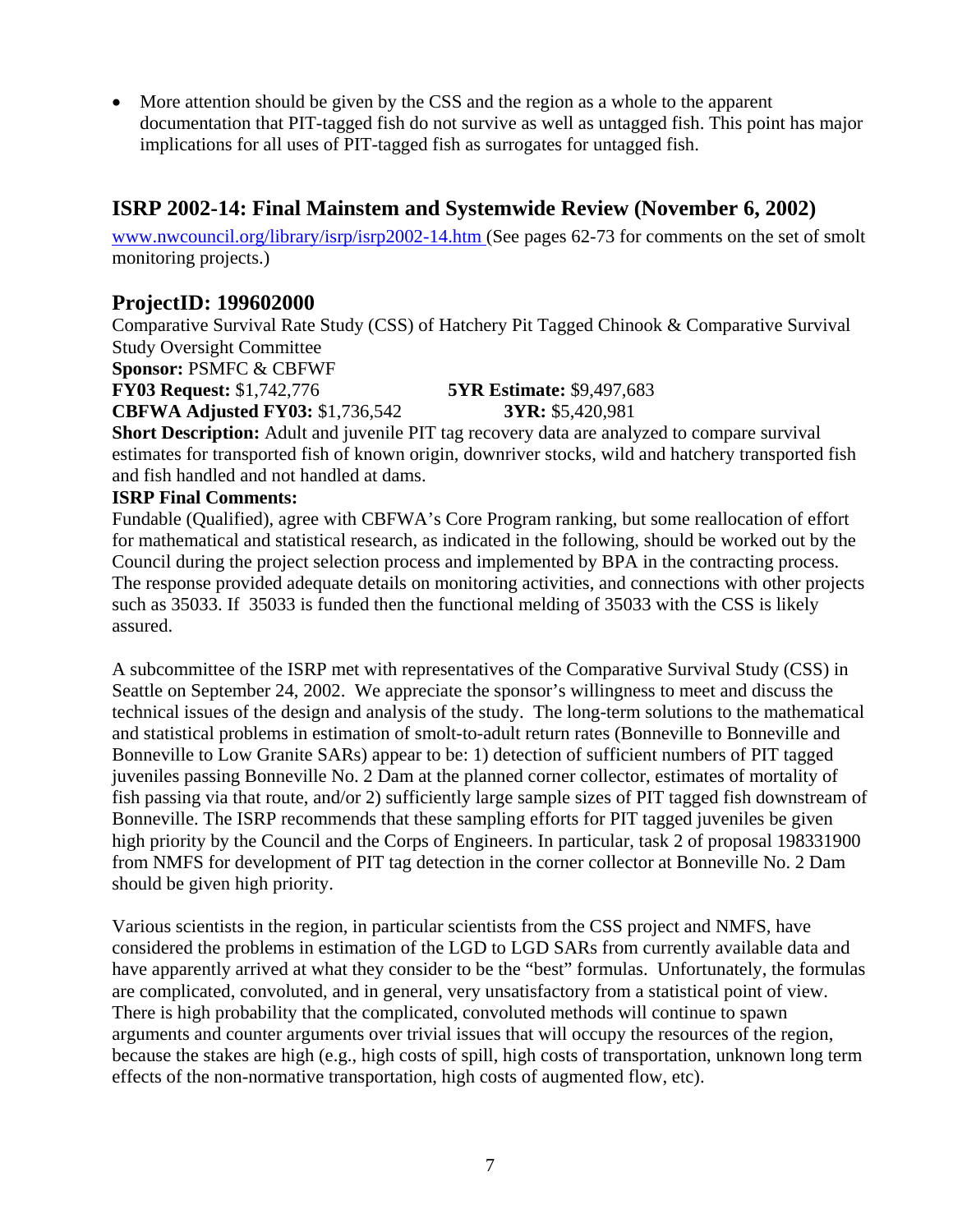<span id="page-7-0"></span>We do not provide unqualified endorsement of the particular estimation formulas that are proposed, and we recommend that continuing statistical methods research be directed at investigating the performance of various proposed estimators and possible alternatives, including but not limited to the proposed methods and planned bootstrapping. Such research on mathematical and statistical methods could be pursued by the sponsors of this project, and by others. As an aid to clarity in comparison among possible alternative analyses, we recommend that the FPC make available a single reference data set which includes all the necessary interpretation of route of passage of PIT tagged fish and culls any suspect or ambiguous data that might be subject to further interpretation. The budget for the recommended mathematical and statistical analyses is relatively minor compared to the total cost of the project so investigation of our unresolved questions about statistical methods should not require substantial reallocation of the budget in this project.

## **ISRP 1999-2A: Review of FY 2000 Proposal (June 15, 1999)**

[www.nwcouncil.org/library/isrp/isrp\\_99-2.pdf](http://www.nwcouncil.org/library/isrp/isrp_99-2.pdf) 

#### **ProjectID: 8712702**

**Comparative Survival Rate Study (CSS) Of Hatchery Pit Tagged Chinook** 

Pacific States Marine Fisheries Commission

Short Description: Adult and juvenile PIT tag recovery data are analyzed to compare survival estimates for transported fish of known origin, downriver stocks, wild and hatchery transported fish and fish handled and not handled at dams.

#### **ISRP Recommendation - Fund for 1 YR / CBFWA Tier 1 / ISRP Comparison with CBFWA: Agree-fund**

#### **Sponsor Funding Request = \$936,201 / CBFWA Funding Recommendation = \$936,201**  Recommendation:

Fund for one year. Subsequent funding contingent on programmatic review. This entire set of smolt monitoring projects needs to receive a programmatic review with one of the goals to develop and justify a program-wide design that really is capable of delivering enough data, of high enough precision, to answer the management questions.

#### **Comments:**

The proposal adequately describes the connection of the work to the PATH recommendations. The need for addressing the problem is clear. The objectives are clearly stated but not all expected outcomes are well defined. More details are necessary for the project design, specific tasks to meet the objectives, and provisions for evaluating the results. In particular, objective 5 to evaluate growth patterns is vague and the expected outcomes are not clear. The project is scientifically sound regardless of the uses intended by the authors for the data. It is an effective application of the PIT tag technology to hatchery fish prior to release that produces survival and behavior information through the hydroelectric system and beyond to points down river such as Rice Island. This project has created the most extensive PIT tag data set in the basin. The data can be used to evaluate the efficacy of program measures, such as juvenile transportation, and survival of hatchery fish to the point of entry into the hydroelectric system. The data set has the potential to permit at least a qualitative comparison of juvenile survival by passage route; spill, turbine, and bypass. These data are expected to help decide critically important management issues on the use of spill and transportation in salmon recovery. Based on the proposal, it is not clear that the design is adequate. They need to explicitly address adult recovery localities and methods. Specifically, they need to examine nearby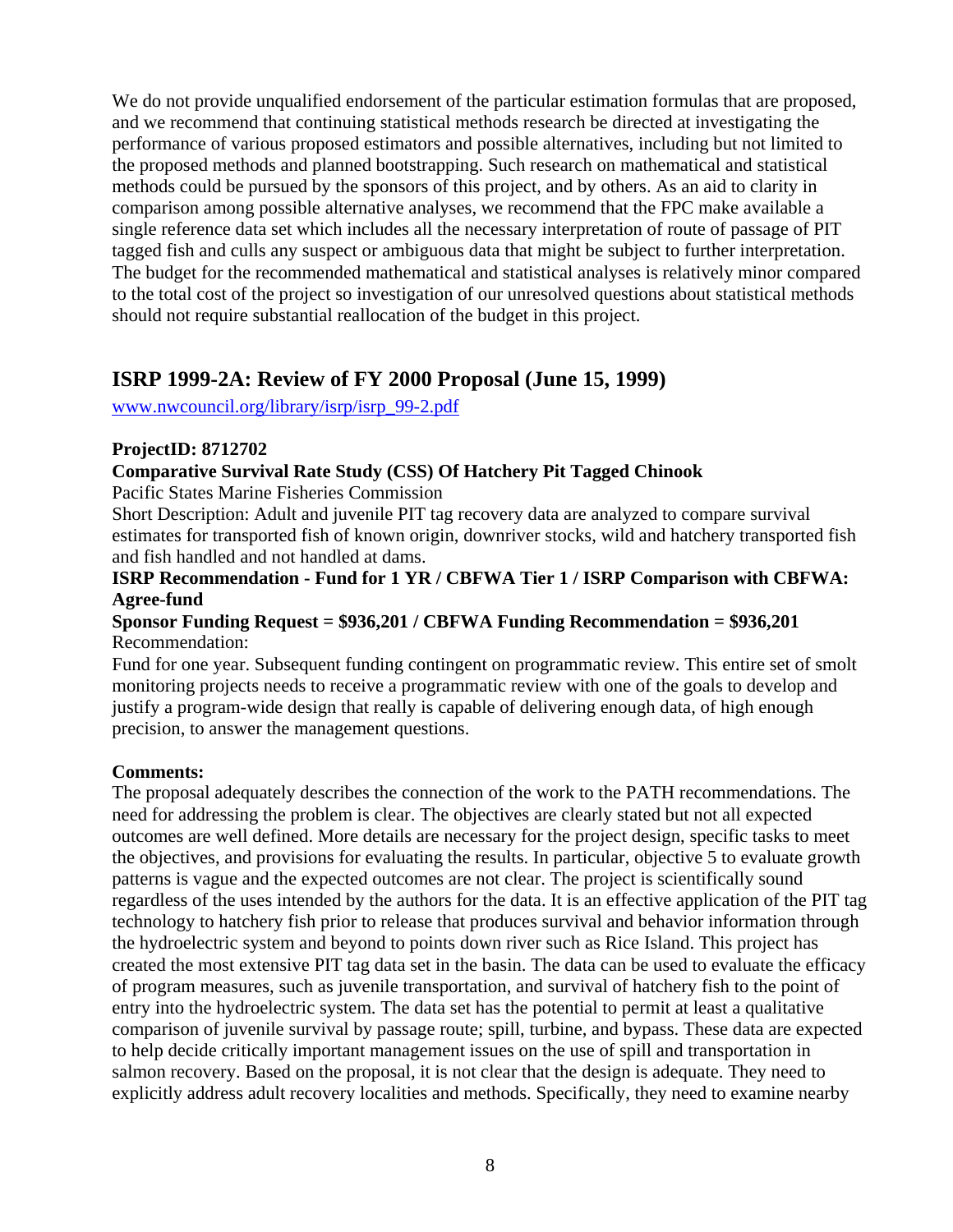<span id="page-8-0"></span>spawning localities outside the hatcheries for the presence of tagged fish. It is good that they make attempts to address sampling and study design.

## **ISRP 1998-2A: Review of FY 1999 Proposal (June 18, 1998)**

[www.nwcouncil.org/library/isrp/isrp\\_98-1a.pdf](http://www.nwcouncil.org/library/isrp/isrp_98-1a.pdf)

#### **Comparative Survival Rate Study (CSS) of Hatchery Pit Tagged Chinook 8712702**

ISRP Evaluation: Adequate

ISRP reviewers note the considerable aggregate cost of this and related efforts in what is presently the third year of a long-term program.

## **ISAB 98-1: Review of Comparative Survival Rate Study of Hatchery PIT Tagged Chinook (January 6, 1998)**

[www.nwcouncil.org/library/isab/isab98-1.htm](http://www.nwcouncil.org/library/isab/isab98-1.htm)

#### **Introduction**

To review the chronology of the project from the ISAB perspective, the Council first requested review in December 1996. The first ISAB review, entitled Report of the Independent Scientific Advisory Board Regarding a Research Proposal for Inclusion in the 1997 Smolt Monitoring Program, was provided in January [1](#page-8-1)997.  $\frac{1}{1}$  Subsequently, a subcommittee of the ISAB met with the project scientists in Spokane in April 1997. An oral report of the technical meeting was given to the Council at its Spokane session the day following. In May 1997 two members of the ISAB subcommittee made a site visit to Lower Granite Dam to view sampling procedures and methods during the emigration of tagged fish. The present report is submitted in response to a request from the Council submitted in October 1997.

…..

#### **Findings**

- The number of PIT tags to be applied is appropriate to the purposes of the study.
- The utility of PIT tagging now and in the future goes beyond the immediate purposes of this study. Annual PIT tagging of similar numbers of juvenile salmon as a basis for management of the hydroelectric system is advisable.

#### **Points of concern**

• Questionable comparability of results on hatchery spring chinook to those that would be obtained from naturally produced spring chinook, other chinook life history types, and other life history types of other species of salmon, increases the uncertainty of advice given to managers.

<span id="page-8-1"></span><sup>&</sup>lt;sup>1</sup> See ISAB 1997-2: [www.nwcouncil.org/library/isab/isab97-2.htm.](http://www.nwcouncil.org/library/isab/isab97-2.htm)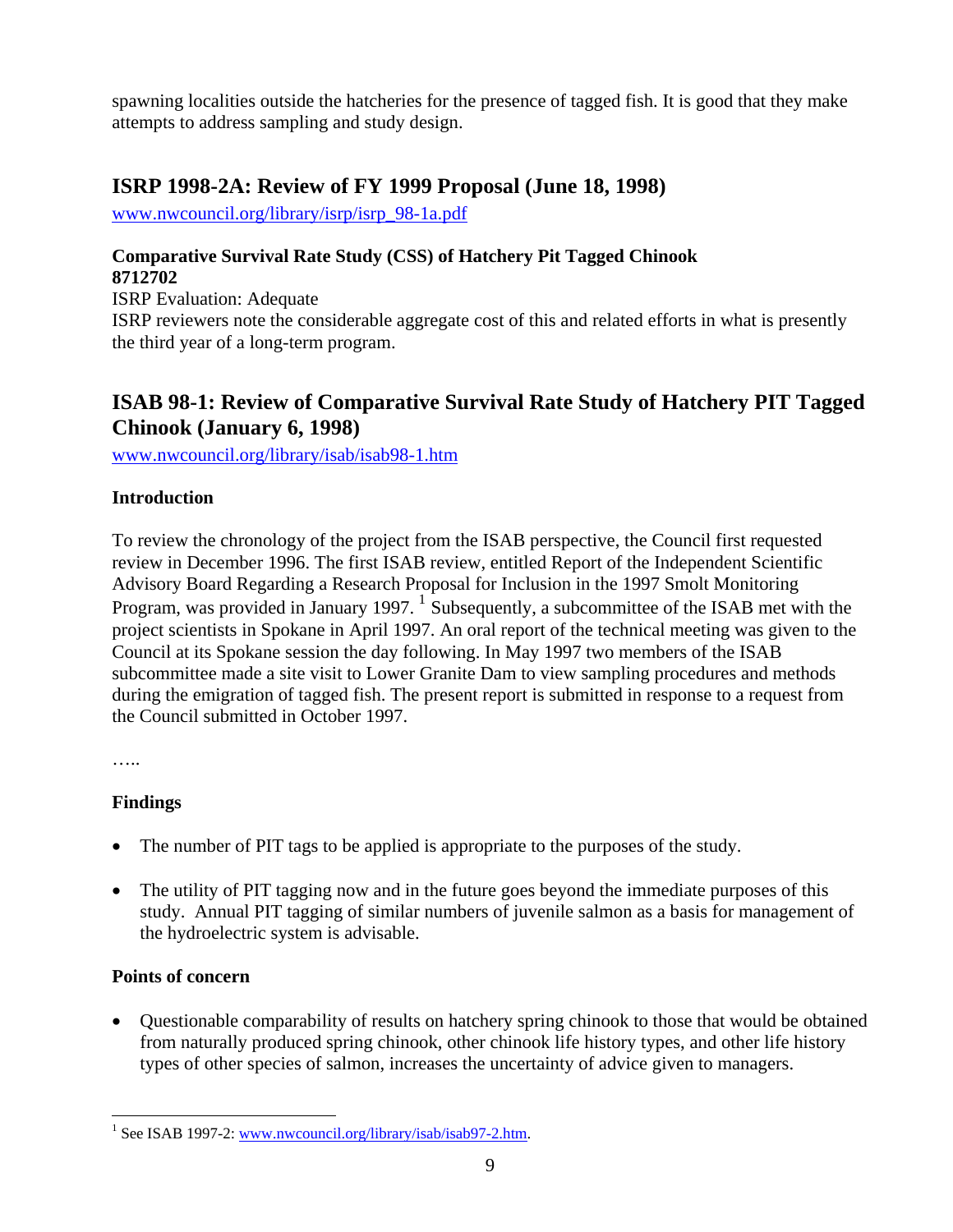- The two hatcheries most distant from the hydroelectric system in the 1997 study, Pahsimeroi and McCall, are not proposed for tagging in 1998. Loss of information on geographic variation in survival to Lower Granite Dam that could be important to management should be avoided.
- Comparability of survivals of PIT tagged juvenile salmon relative to survivals of juveniles not PIT tagged is unknown.
- The present suite of survival estimation programs, including this project, does not provide estimates of survival applicable to the entire Snake-Columbia River federal hydroelectric system.
- Coordination and cooperation among agencies applying PIT tags and other marks may not be sufficient to insure the maximum return on the tagging dollar.

#### **Recommendations**

- 1. Fund the proposed study.
- 2. So long as the present configuration and operation of the federal hydroelectric system exists, extend (or continue) PIT tagging to include naturally reproducing populations of spring chinook whenever population sizes may permit. Continue PIT tagging other chinook life history types, and extend PIT tagging to other life history types of other species of salmon, including steelhead, whenever possible.
- 3. Apply enough PIT tags to spring chinook production from Kooskia, Pahsimeroi, McCall, Sawtooth, and Clearwater (Powell, Crooked River and Red River Ponds) hatcheries to estimate survival to Lower Granite Dam. Whenever possible apply enough PIT tags to spring chinook at these hatcheries to estimate survivals to McNary Dam.
- 4. Compare rates of return to each hatchery of PIT tagged and untagged adults to establish degree of comparability of survivals of PIT tagged juvenile salmon to survivals of juveniles not PIT tagged. To investigate rate of shedding of PIT tags through the adult stage, and where straying of adults from another hatchery is possible, investigate thermal mass marking of all hatchery production. Where smolt to adult survival of PIT tagged fish is compared to that of coded wire tagged (CWT) fish, develop a procedure to study tag loss and to compare rate of return of PIT to CWT within the hatchery release.
- 5. Make estimates of survival applicable to the entire Snake-Columbia River federal hydroelectric system as soon as possible.
- 6. Use the funding proposal format to promote coordination and cooperation among agencies applying PIT tags and other marks by including a list of other agencies marking salmon and steelhead of the same origin in the proposal, along with comments from those other agencies. Sponsor an interagency workshop on the use of tagging data at five-year intervals. The workshop would produce consensus recommendations and procedures for coordinating tagging activities.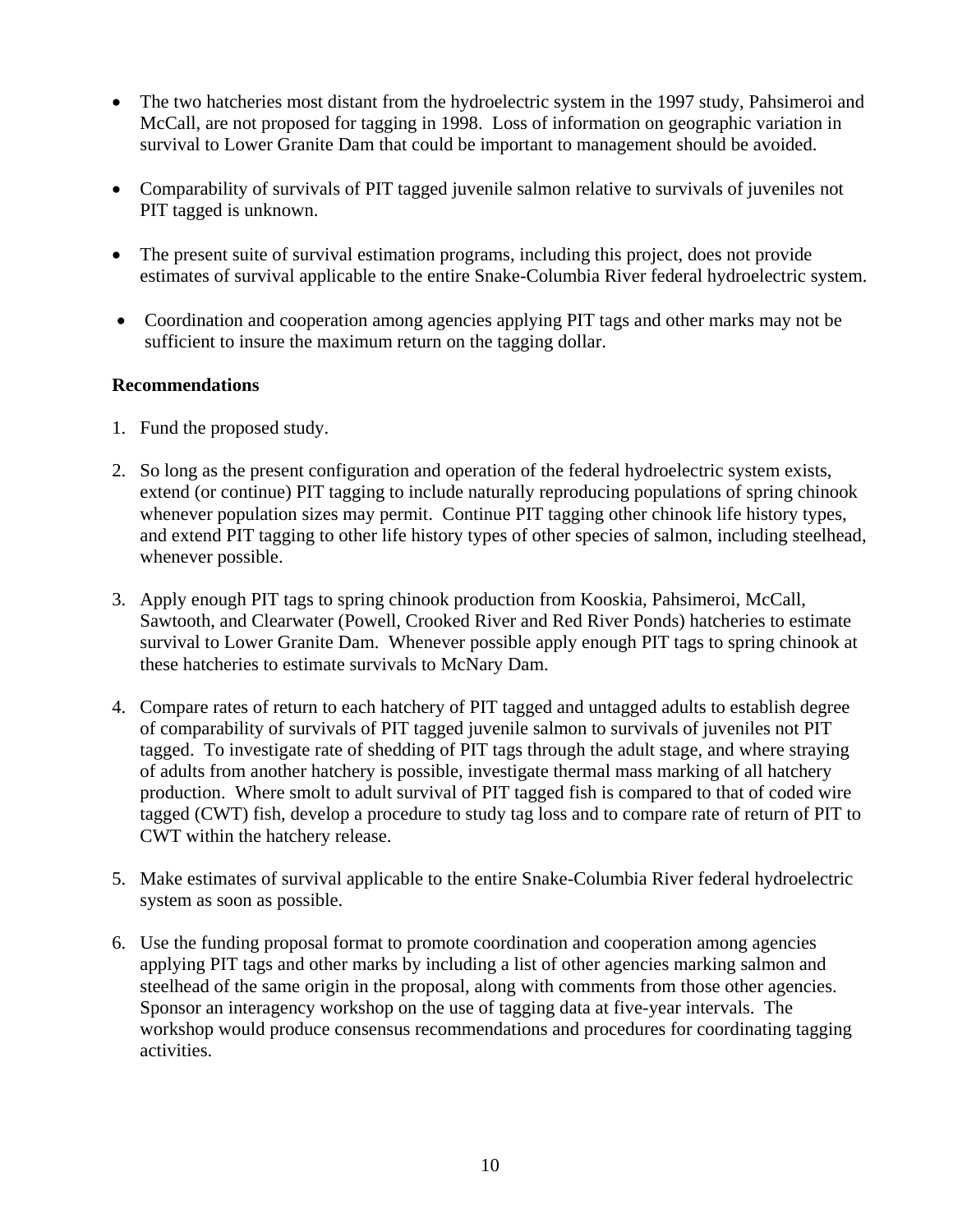# <span id="page-10-0"></span>**ISRP Programmatic Comments Related to CSS and Smolt Monitoring**

## **ISRP 2006-4a: FY 2007-09 Preliminary Review: Part 1 Programmatic Comments (June 2, 2006)**

[www.nwcouncil.org/library/isrp/isrp2006-4.htm](http://www.nwcouncil.org/library/isrp/isrp2006-4.htm) (page 17)

**Recommendation:** The ISRP has in the past<sup>[2](#page-10-1)</sup> recommended that Smolt Monitoring, PIT Tag, Radio Telemetry Technology, Coded Wire Tag, and Sonic Tag projects should undergo a comprehensive programmatic review that gives special consideration to the complex interactions between the projects. This review is critical because regulations requiring mass marking of hatchery fish and selective fisheries have significant impacts on the results of the projects. The Council concurred with the recommendation. The ISRP reviewed the set of projects in the Mainstem and Systemwide Reviews in 2002, and again in this FY07-09 solicitation. These broad reviews do not allow the ISRP the time required for a detailed review of individual topics. The ISRP envisions a more focused, comprehensive programmatic review to make progress toward ensuring these projects are executed in best service to the Fish and Wildlife Program.

## **ISRP 2005-14: Retrospective Report 1997-2005 (August 31, 2005)**

[www.nwcouncil.org/library/isrp/isrp2005-14.htm](http://www.nwcouncil.org/library/isrp/isrp2005-14.htm) (pages 33-34)

#### **Coordination of Monitoring of Marked Smolt and Adults in the FWP**

The ISRP has recommended (ISRP 1998) that Smolt Monitoring, PIT Tag, Radio Telemetry Technology, and Coded Wire Tag projects should be subjected to a comprehensive programmatic review that gives special consideration to the complex interactions between the projects. To this list, we would now add the sonic tag projects. The Council concurred with the recommendation. Although the ISRP reviewed the set of projects in the Mainstem and Systemwide Reviews in 2002, the ISRP envisions a more comprehensive overall programmatic review than can be accomplished during a standard proposal review process. Critical components needing review include the PIT tag projects, mass marking of hatchery fish, and the CWT projects.

**Recommendation:** The ISRP recommends that the Smolt Monitoring, PIT Tag, Radio Telemetry Technology, Coded Wire Tag, and Sonic Tag projects be subjected to a comprehensive programmatic review.

#### **Pit-Tags in RM&E**

Much has been learned about survival and return rates of salmonids based on PIT-TAG technology. Unfortunately, there is not a coordinated annual operations and management project for application of PIT-TAGS in support of long-term monitoring and evaluation of out-migration survival of

<span id="page-10-1"></span><sup>&</sup>lt;sup>2</sup> A variation of this recommendation was first made in the ISRP's Fiscal Year 1999 review of proposals (ISRP 1998-1; pages 32-33; June 15, 1998; www.nwcouncil.org/library/isrp/isrp 98-1.pdf ). It was repeated the following year; see ISRP 1992-2 FY2000 Report Volume 1; June 15, 1999; pages 52-54; [www.nwcouncil.org/library/isrp/isrp\\_99-2.pdf](http://www.nwcouncil.org/library/isrp/isrp_99-2.pdf).